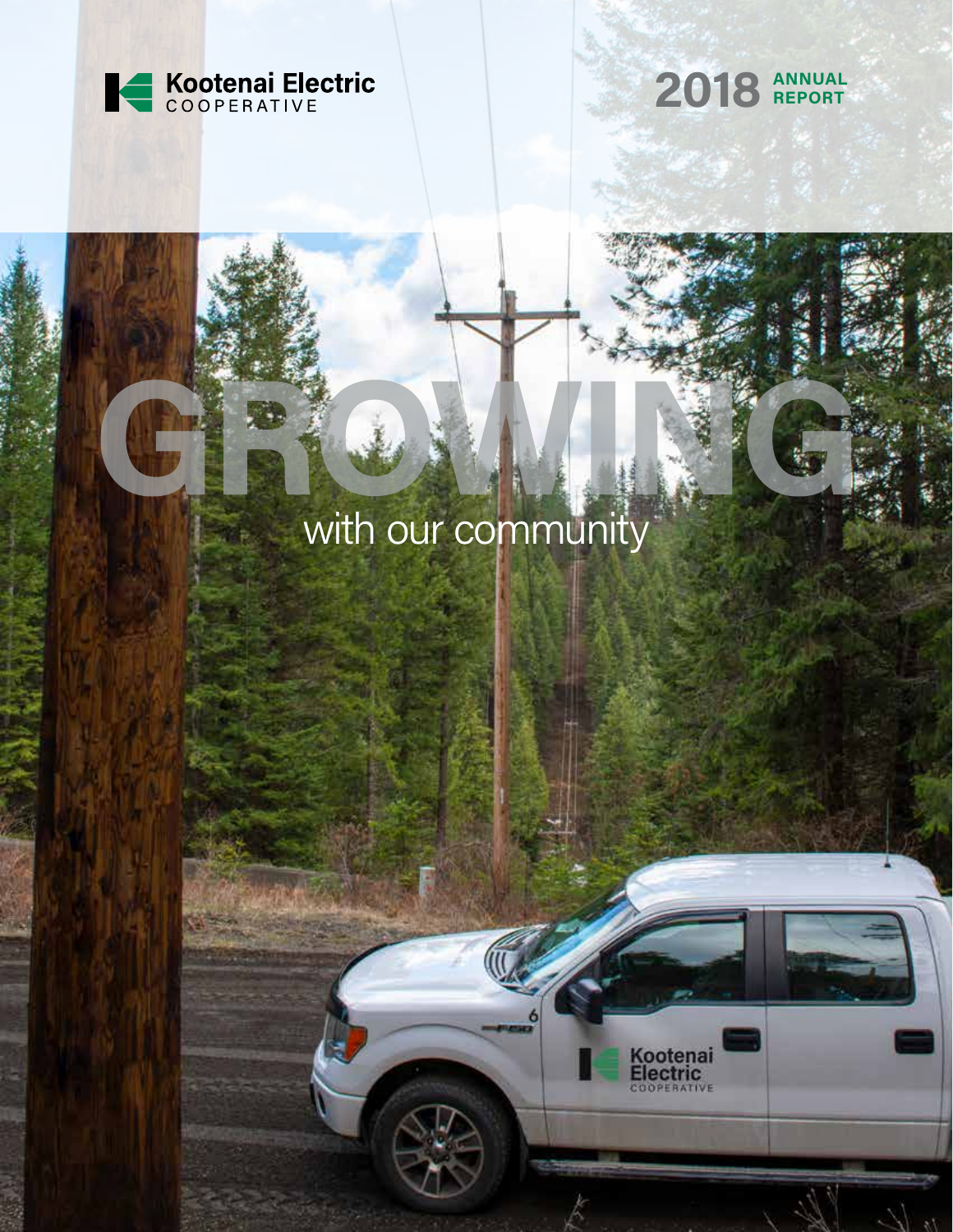## **EXECUTIVE MESSAGE**

#### **GROWING WITH OUR COMMUNITY**

As a cooperative, we belong to those we serve and exist to meet their needs. Because of this, we have a different bottom line than most businesses. While the financial integrity and soundness of the cooperative's operations will always be a priority, ensuring we deliver exceptional service to our members and providing them with reliable power is equally vital to our bottomline performance and is core to our strategy. Simply put, we measure our success by the satisfaction of our members, the vitality we foster within our community and the safety and well-being of those who depend on us.

By all these standards, KEC is performing exceptionally well. This past year, our members rated their satisfaction with our service among the best cooperatives in the nation. In terms of safety, we set a new safety performance record exceeding that of the last 20 years. We also continued work to convert about 50 miles of our oldest, most difficult to access and outage-prone overhead lines to underground. KEC was approved for a grant awarded by FEMA for this conversion following the 2015 wind and snow storms. This has been a monumental undertaking that will be completed in 2020 and will greatly improve reliability, reduce maintenance costs and be safer for our linemen.



Our financial performance throughout 2018 remained strong as well. We closed the year with revenues of \$46.1 million and net margins of \$5.8 million. Furthermore, KEC extended service to more than 1,000 new members and invested approximately \$13.9 million in capital construction. KEC also returned \$900,000 in capital credits originally allocated to members in 1989 and 1990 and returned another \$2.74 million on a discounted basis through our Early Discounted Capital Credit program.

While this is performance we are proud of, we also recognize we cannot rest on our laurels. Our community is experiencing robust growth and we must ensure our infrastructure is capable of serving it. Our industry is changing as well. Technological advancements, regulatory changes and member expectations continue to evolve. We must evolve with them and are resolved to do so.

To us, you are not just a consumer; you are a member of our cooperative and without you, we would not exist. Since our founding in 1938, Kootenai Electric Cooperative has fulfilled a vital need in our community that would not have otherwise been met. Concerned local leaders came together to build this cooperative and bring electricity where there was none. Since then we have been growing with our community. We remain dedicated to that heritage and look forward to meeting your energy needs for years to come.

William R. Swick

**William R. Swick Board Chair**

Janyles a. Elliott

**Douglas A. Elliott General Manager** 

**Photo at left: Ryan, Journeyman Lineman, works at KEC's 80th Anniversary Celebration Event in September 2018.**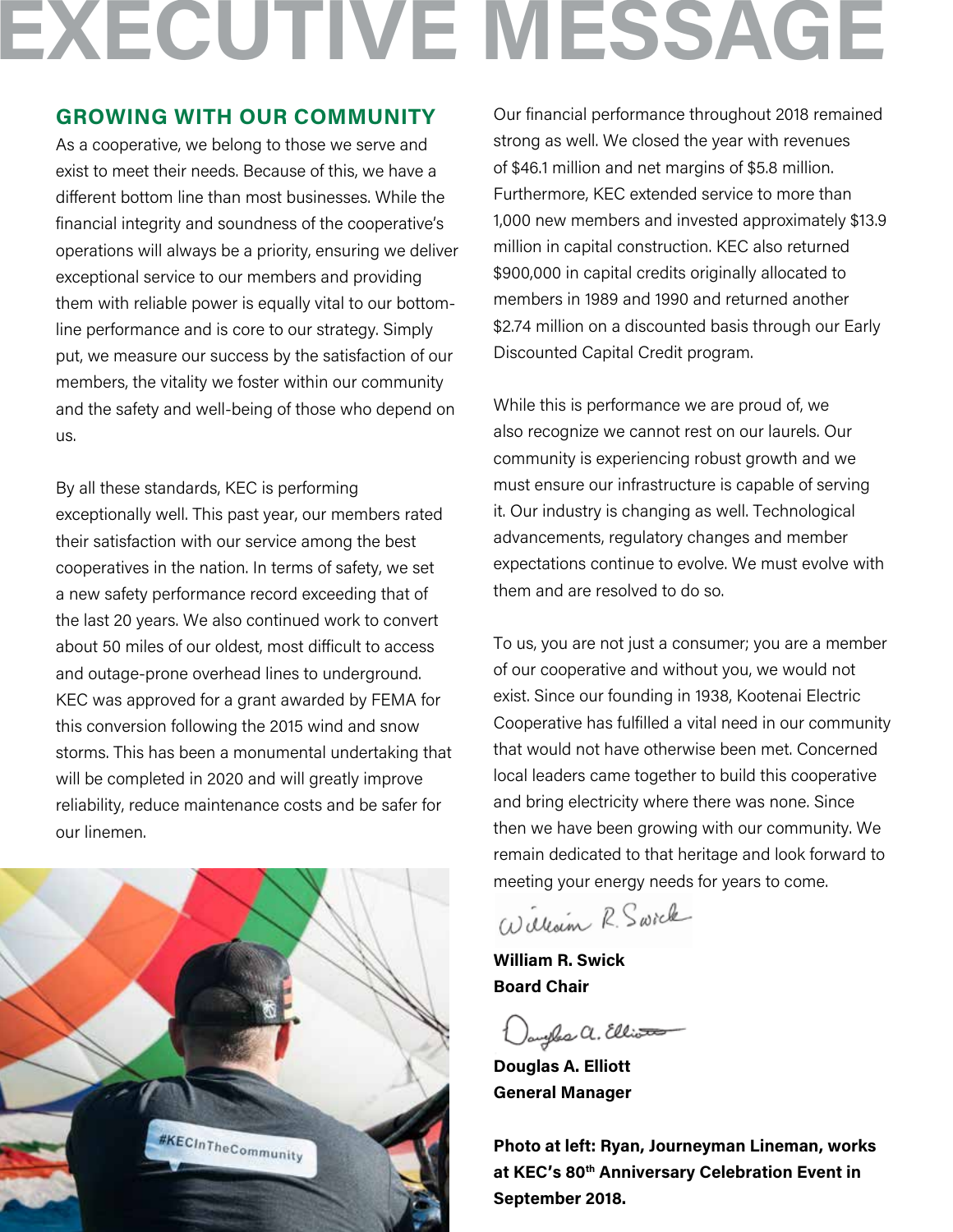### **BOARD OF DIRECTORS & GENERAL MANAGER**

The KEC Board of Directors determines policy and direction that allows KEC's management to carry out the dayto-day business and operations of the cooperative. The KEC Board is comprised of seven directors, five of whom represent a specific geographical district and two of whom represent the cooperative at-large.



**Tim Meyer** Vice Chair District One



**Jim Robbins** District Two



**Todd Hoffman** District Three



**Dave Bobbitt** Audit Committee Chair District Four



**Bill Swick Chair** District Five



**Crystal Musselman** District At-Large



**Roger Tinkey Secretary** District At-Large



**Doug Elliott** General Manager/CEO

### **OUR MISSION**

**TO PROVIDE OUR MEMBERS WITH EXCEPTIONAL SERVICE AND DEPENDABLE ELECTRIC POWER AT COMPETITIVE RATES.**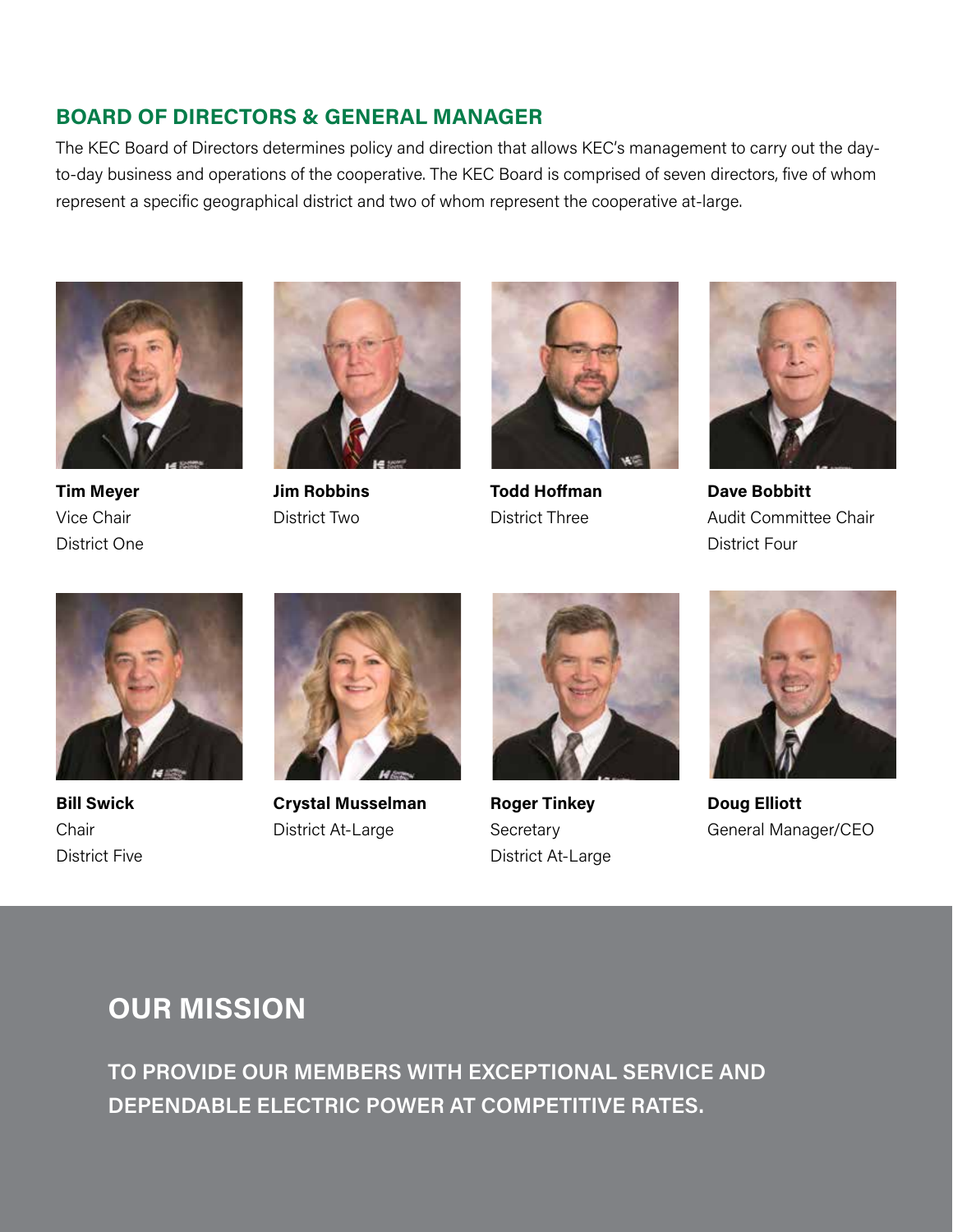# **YEAR IN REVIEW**

Our mission is to deliver dependable energy but it doesn't stop there. We are also committed to providing competitive rates. As a KEC member, your cost of power is among the lowest in the nation. This is possible because of our ability to purchase low cost hydro power from the Bonneville Power Administration, the way we operate as a not-forprofit cooperative and our internal focus on controlling costs and operating efficiently. Providing low cost power to you is something we are proud of and work very hard to protect.

### **SYSTEM UPGRADES**

In 2018, KEC began upgrading our 30-year-old Scarcello substation in Rathdrum. The new transformer has almost doubled the capacity of the original transformer which will allow us to back feed other substations and be prepared for future growth in the area. KEC's Engineering Department also began designing a new substation in Hayden, called the Rimrock substation. Construction is slated to begin in 2020. These upgrades will enable us to keep up with current and future energy demands as well as improve reliability.

### **ENERGY EFFICIENCY AND RENEWABLES**

KEC's Energy Services Program provides rebates to members on the purchase of certain energy-saving appliances and products. In 2018, \$396,174 in rebates were paid to our members, which helped save 2,237,876 kilowatt-hours.

KEC's Community Solar Project is located in Worley and comprised of 288 solar units. This 50 kW solar array allows participating KEC members to provide support for and receive benefit from locally-sited solar generation.

Although 96.6% of the power KEC sells to members is carbon-free, some members would like the option to be 100% carbon-free in their energy purchases. In 2018, KEC rolled out two carbon-free energy options. Whether you're interested in solar power or going carbon-free, KEC will work with you every step of the way to help you find the right solution.

**Photos at right: Julie Turbin, Vice President of Operations and Operational Services, speaks at a monthly employee safety meeting. Cody, Journeyman Lineman, on a practice pole at KEC's headquarters.** 



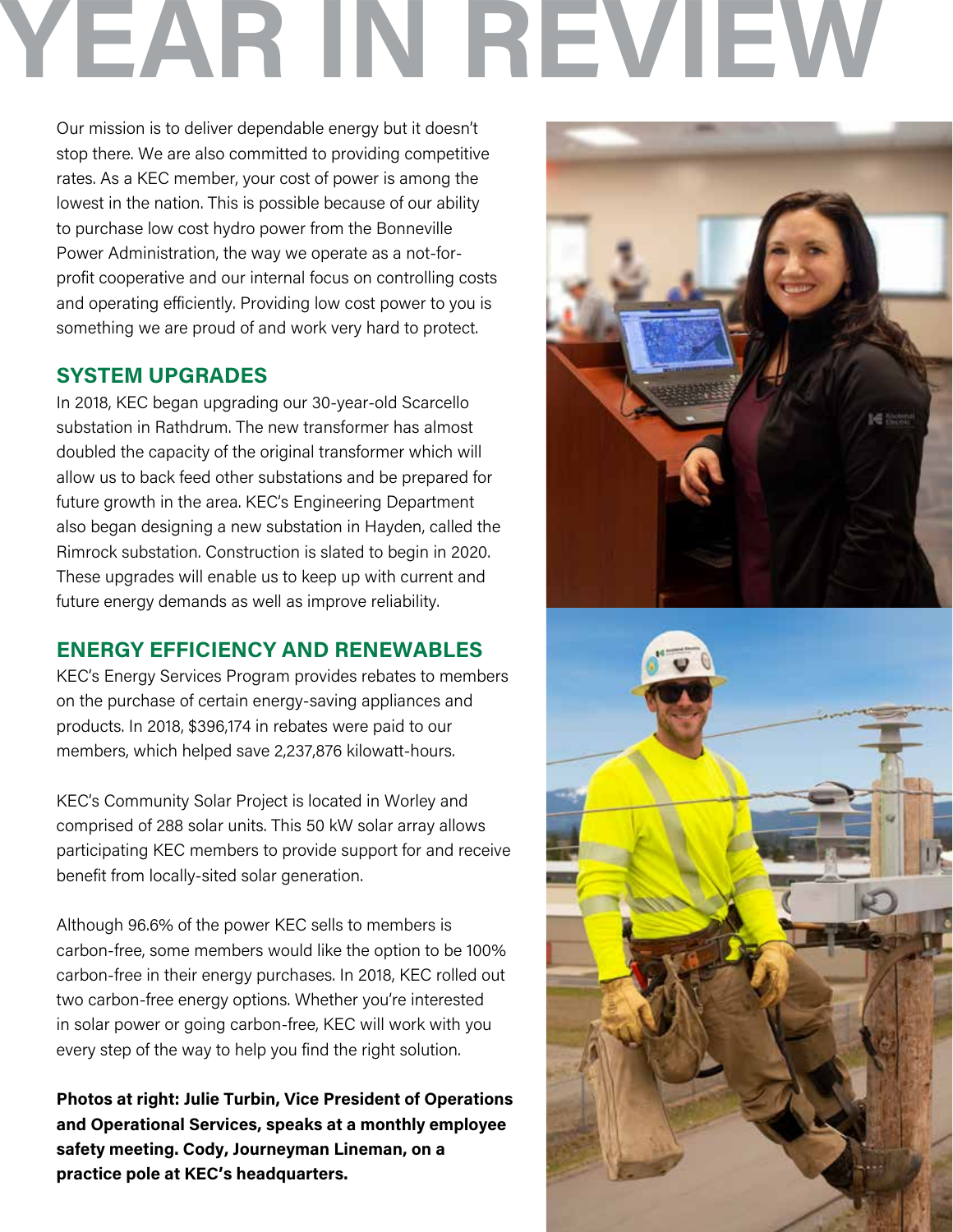### MANAGEMENT DISCUSSION AND ANALYSIS

The discussion and analysis which follows is intended to provide members an overview of Kootenai Electric Cooperative's financial activities for the year ended December 31, 2018. This information should be read in conjunction with the cooperative's audited financial statements and integral footnote disclosures. The financial presentation included in this report is summary information only, derived from the cooperative's audited financial statements. The cooperative's audited financial statements and footnote disclosures, including the auditor's opinion, are available for review at the cooperative's office. For the years ended December 31, 2017 and 2018, the annual audit was conducted by Moss Adams, LLP.

Kootenai Electric Cooperative is a member-owned electric utility incorporated in 1938 to serve selected rural areas of North Idaho and Eastern Washington. The cooperative operates on a not-for-profit basis under the United States Internal Revenue Code and is governed by an independent seven-member elected board of directors.

During 2018, operating revenue increased by \$1 million over the prior year for a total of \$46.1 million. The increase in revenue, 2018 over 2017, was largely driven by an increase in consumer base and an increase in rates effective October 2017.

Power costs increased 2.5% in 2018 to a total of \$20.3 million as a result of a Bonneville Power Administration rate increase effective October 2018 and additional member connections.

The cost of providing electric service to members, which includes the cooperative's operating expenses, depreciation and interest costs, increased by 1% over the prior year. This small increase was due to higher depreciation and interest expense, mostly offset by

lower energy efficiency program spending and lower operations costs.

During 2018, the cooperative's margins increased by \$200,000, or 4.5% over the prior year, producing total margins of \$5.8 million. As a cooperative operating on a not-for-profit tax basis, it is important to understand that these are not profits but rather member patronage. In the normal course of time, the cooperative's margins will be allocated to each member's individual capital credit account. The allocated 2018 margins, along with the accumulated unpaid capital credits for all prior years, represents a member's investment in Kootenai Electric Cooperative.

Reed Ar

Reed Christensen, CPA CFO/Vice President of Accounting, Finance & IT

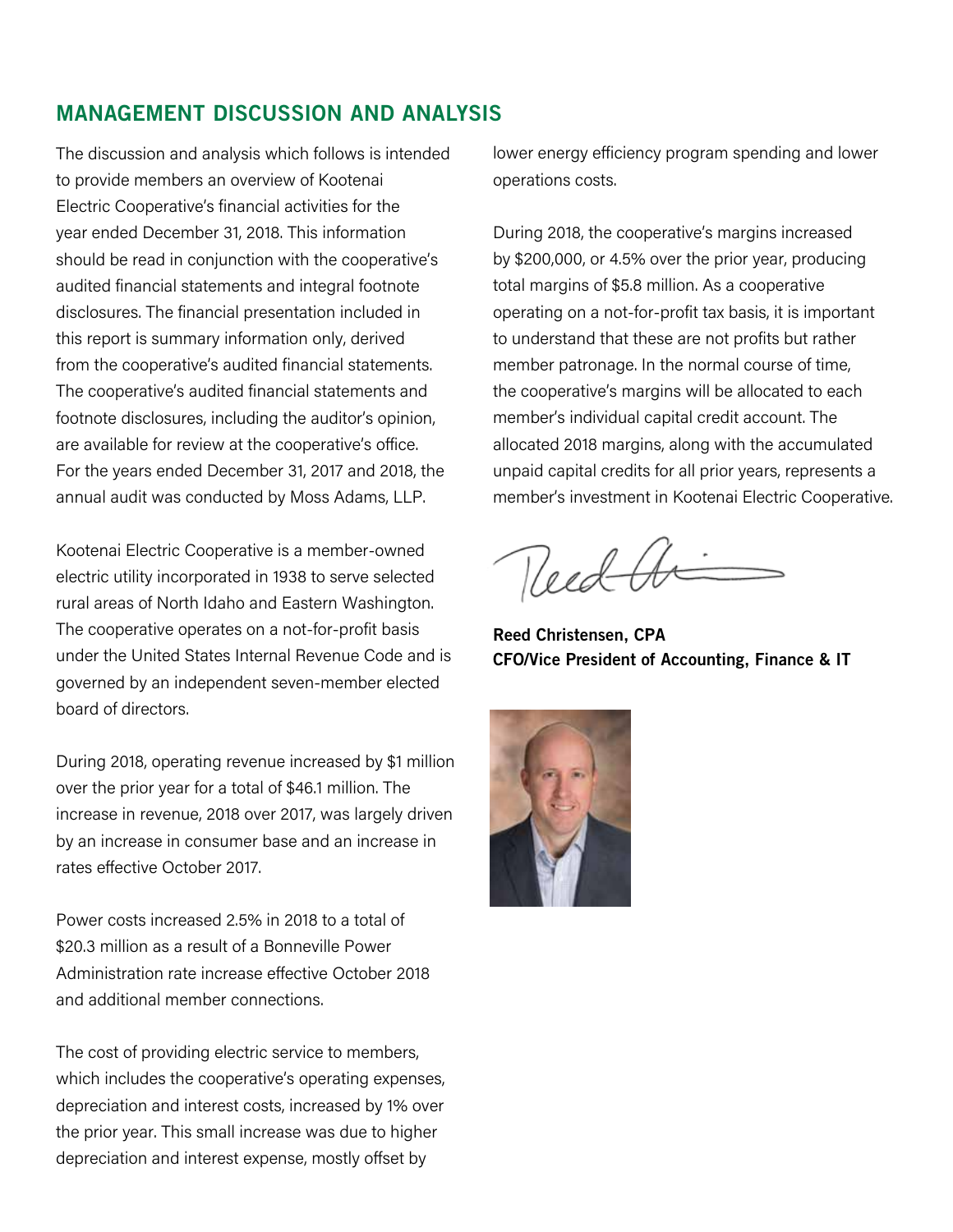### **FINANCIAL STATEMENTS**

|                                                   | 2018               | 2017         |
|---------------------------------------------------|--------------------|--------------|
| <b>OPERATING REVENUE:</b>                         | \$46,089,540       | \$45,131,350 |
| <b>OPERATING EXPENSES:</b>                        |                    |              |
| Cost of Power                                     | 20,371,049         | 19,810,149   |
| Distribution Expense-Operations                   | 1,789,250          | 1,719,206    |
| Distribution Expense-Maintenance                  | 3,038,771          | 3,214,220    |
| <b>Consumer Accounts Expense</b>                  | 1,363,420          | 1,503,575    |
| Sales Expense                                     | 346,949            | 929,289      |
| Administration & General Expense                  | 4,250,315          | 4,015,494    |
| Depreciation & Amortization Expense               | 5,734,290          | 5,056,449    |
| <b>Tax Expense</b>                                | 887,949            | 881,167      |
| <b>Total Operating Expenses</b>                   | 37,781,993         | 37,129,549   |
| Operating Margins Before Interest Expense         | 8,307,547          | 8,001,801    |
| Interest Expense                                  | 3,628,515          | 3,524,766    |
| <b>Net Operating Margins</b>                      | 4,679,032          | 4,477,035    |
|                                                   |                    |              |
| <b>NON-OPERATING MARGINS:</b>                     |                    |              |
| Interest Income                                   | 29,439             | 104,918      |
| Patronage Capital Credits From Other Cooperatives | 980,995            | 839,621      |
| Other Non-Operating Margins                       | 89,767             | 88,882       |
| <b>Total Non-Operating Margins</b>                | 1,100,201          | 1,033,421    |
| <b>Net Margins</b>                                | <u>\$5,779,233</u> | \$5,510,456  |

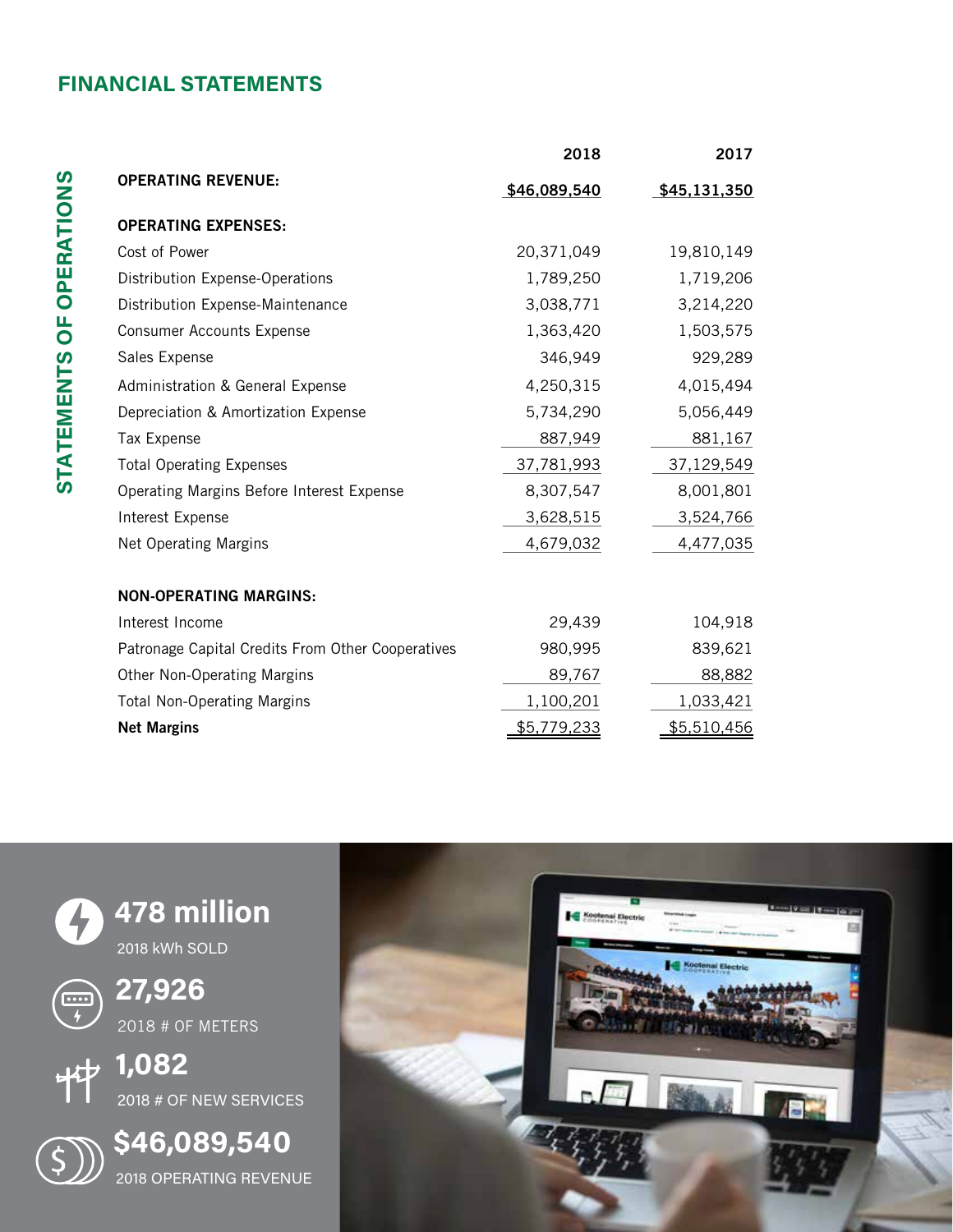| <b>NONCURRENT ASSETS:</b>                                 | 2018          | 2017              |
|-----------------------------------------------------------|---------------|-------------------|
| Net Utility Plant                                         | \$151,617,716 | \$140,788,068     |
| Investments                                               | 2,268,626     | 1,984,763         |
| Notes Receivable                                          | 365,554       | 445,107           |
| <b>Regulatory Asset</b>                                   | 140,579       | 157,619           |
| <b>Total Noncurrent Assets</b>                            | 154,392,475   | 143,375,557       |
| <b>CURRENT ASSETS:</b>                                    |               |                   |
| Cash & Cash Equivalents                                   | 471,121       | 2,545,610         |
| Accounts Receivable, Net                                  | 5,468,718     | 5,566,772         |
| Materials & Supplies Inventory                            | 6,748,839     | 5,519,550         |
| <b>Other Current Assets</b>                               | 377,826       | 331,855           |
| <b>Total Current Assets</b>                               | 13,066,504    | 13,963,787        |
| Deferred Charges                                          | 6,030,931     | 6,529,021         |
| <b>Total Assets</b>                                       | \$173,489,910 | \$163,868,365     |
| <b>MEMBERS' EQUITY:</b>                                   | 2018          | 2017              |
| Patronage Capital                                         | \$52,304,326  | \$50,331,635      |
| <b>Other Equities</b>                                     | 15,723,362    | 12,995,930        |
| Accumulated Other Comprehensive Income (Loss)             | (1,778)       | 346,400           |
| <b>Total Members' Equity</b>                              | 68,025,910    | 63,673,965        |
| <b>NONCURRENT LIABILITIES:</b>                            |               |                   |
| Capital Lease, Less Current Portion                       | 103,066       | 127,612           |
| Long-Term Debt, Due After One Year                        | 89,590,913    | 80,558,717        |
| Asset Retirement Obligation                               | 171,820       | 171,820           |
| <b>Other Retirement Benefits</b>                          | 367,442       | 335,497           |
| Postretirement Benefit Obligation, Due After One Year     | 2,414,358     | 2,092,000         |
| <b>Total Noncurrent Liabilities</b>                       | 92,647,599    | 83,285,646        |
| <b>CURRENT LIABILITIES:</b>                               |               |                   |
| Current Portion of Capital Lease                          | 24,546        | 23,416            |
| Long-Term Debt, Due Within One Year                       | 3,946,437     | 3,609,219         |
| Line of Credit, Due Within One Year                       |               | 4,000,000         |
| Postretirement Benefit Obligation, Due Within One<br>Year | 242,720       | 201,300           |
| <b>Accounts Payable</b>                                   | 3,985,171     | 4,559,399         |
| Interest Payable                                          | 339,068       | 292,232           |
| Patronage Capital Payable                                 | 900,000       | 900,000           |
| <b>Consumer Deposits</b>                                  | 843,696       | 719,500           |
| Vacation Payable                                          | 671,317       | 634,105           |
| <b>Taxes Payable</b>                                      | 909,333       | 1,008,846         |
| <b>Other Current Liabilities</b>                          | 954,059       | 960,737           |
| <b>Total Current Liabilities</b>                          | 12,816,401    | <u>16,908,754</u> |
| <b>Total Liabilities</b>                                  | 105,464,000   | 100,194,400       |
| Total Members' Equity & Liabilities                       | \$173,489,910 | \$163,868,365     |